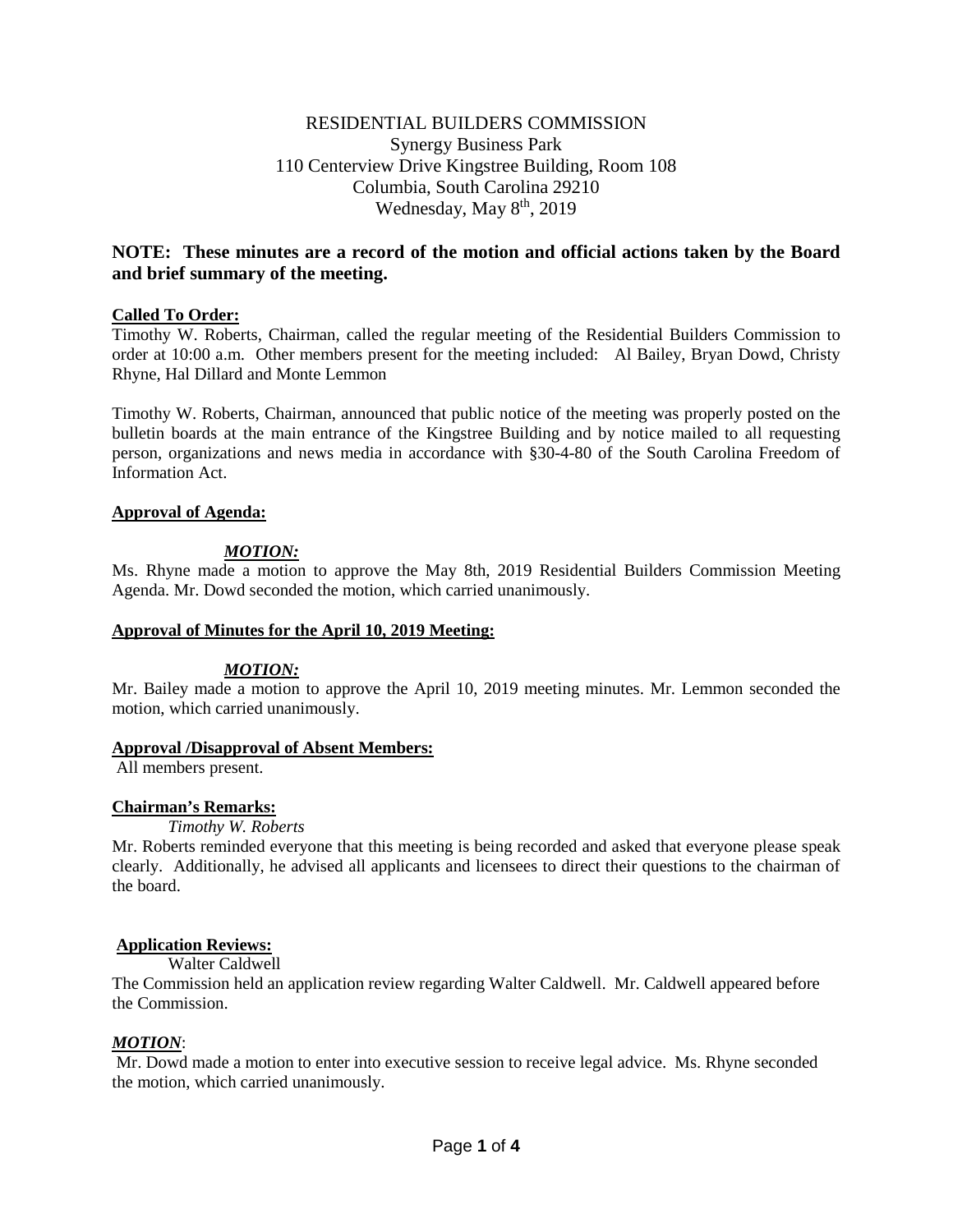# *MOTION*:

Mr. Bailey made a motion to exit executive session after receiving legal advice. Ms. Rhyne seconded the motion, which carried unanimously.

## *MOTION*:

Mr. Dillard made a motion to allow Mr. Walter Caldwell to sit for the exam. Ms. Rhyne seconded the motion, which carried unanimously.

### *Bess Caldwell*

The Commission held an application review regarding Ms. Bess Caldwell. Ms. Caldwell appeared before the Commission.

## *MOTION*:

Mr. Bailey made a motion to deny Ms. Caldwell's application at this time due to lack of experience. Mr. Dillard seconded the motion, which carried unanimously.

#### *Brenda Anderson*

The Commission held an application review regarding Brenda Anderson. Ms. Anderson appeared before the Commission and waived her right to counsel.

## *MOTION*:

Mr. Bailey made a motion to deny Ms. Anderson's application at this time due to lack of experience. Mr. Lemmon seconded the motion, which carried unanimously.

#### *Patrick Lewis*

The Commission held an application review regarding Patrick Lewis. Mr. Lewis appeared before the Commission and waived his right to counsel.

## *MOTION*:

Mr. Dowd made a motion to deny Mr. Lewis' application at this time due to lack of experience. Ms. Rhyne seconded the motion, which carried by a majority vote, with Mr. Dillard abstaining.

## *Jeff P Bradley*

The Commission held an application review regarding Jeff P. Bradley. Mr. Bradley appeared before the Commission and waived his right to counsel.

## *MOTION*:

Mr. Dillard made a motion to allow Mr. Bradley to sit for the exam. Mr. Bailey seconded the motion, which carried unanimously.

#### *Jeremy Busse*

Mr. Jeremy Busse did not appear before the Commission.

## *MOTION*:

No motions were made.

#### *Charles C Meyer*

The Commission held an application review regarding Charles Meyer. Mr. Meyer appeared before the Commission and waived his right to counsel.

## *MOTION*:

Mr. Bailey made a motion to allow Mr. Meyer to sit for the exam. Mr. Lemmon seconded the motion, which carried unanimously.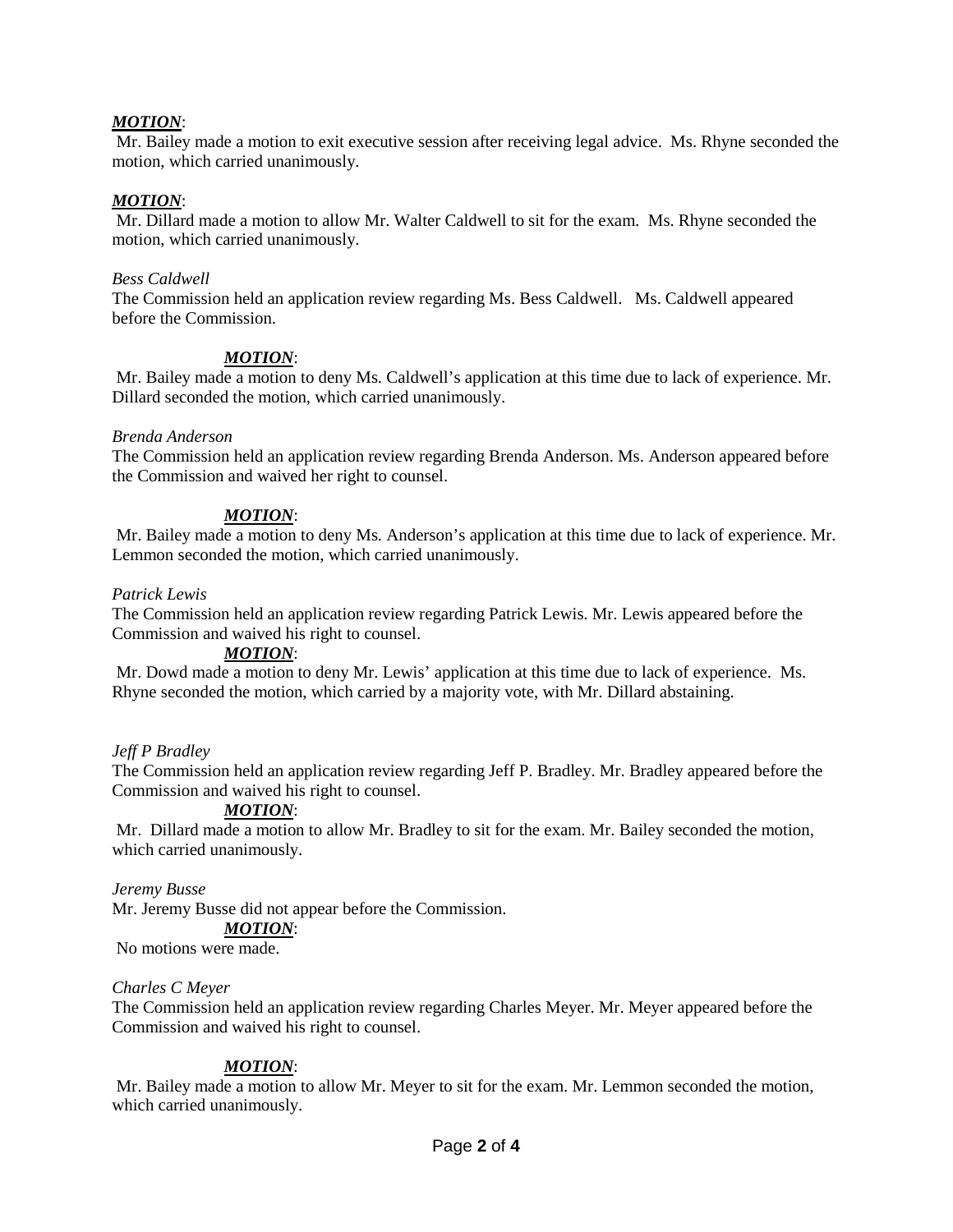# *Morgan Milner*

The Commission held an application review regarding Mr. Morgan Milner. Mr. Milner appeared before the Commission and waived his right to counsel.

# *MOTION*:

Mr. Dillard made a motion to allow Mr. Milner to sit for the exam. Mr. Lemmon seconded the motion, which carried unanimously.

### *William Neuhaus*

The Commission held an application review regarding William Neuhaus. Mr. Neuhaus appeared before the Commission and waived his right to counsel.

# *MOTION*:

Mr. Dowd made a motion to allow Mr. Neuhaus to sit for the SC Residential Business Management and law exam. Ms. Rhyne seconded the motion, which carried unanimously.

## *Alistair Howell-Clark*

The Commission held an application review regarding Mr. Alistair Howell- Clark. Mr. Howell-Clark appeared before the Commission and waived his right to counsel.

# *MOTION*:

Ms. Rhyne made a motion to allow Mr. Howell-Clark to sit for the exam. Mr. Dowd seconded the motion, which carried unanimously.

Mr. Bryan Dowd recused himself from the Jonathan Chandler hearing.

## *Jonathan Chandler*

The Commission held an application review regarding Jonathan Chandler. Mr. Chandler appeared before the Commission and waived his right to counsel.

## *MOTION*:

Mr. Lemmon made a motion to allow Mr. Chandler to sit for the exam. Mr. Dillard seconded the motion, which carried unanimously.

Mr. Bryan Dowd returned to the meeting.

## **Final Order Hearings:**

*Mr. Kevin Auberry case#2017-428*

The Board held a Final Order hearing regarding Mr. Kevin Auberry. Mr. Auberry was not present. Mr. Timothy Roberts recused himself from the hearing due to his service as the hearing officer.

# *MOTION:*

Ms. Rhyne made a motion to adopt the Hearing Officer's Recommendation. Mr. Lemmon seconded the motion, which carried unanimously.

Mr. Roberts returned to the meeting.

## *Mr. Byron Hodges case# 2016-254*

The Board held a Final Order hearing regarding Mr. Byron Hodges. Mr. Hodges was not present.

## *MOTION:*

Mr. Bailey made a motion to adopt the Hearing Officer's Recommendation. Mr. Lemmon seconded the motion, which carried unanimously.